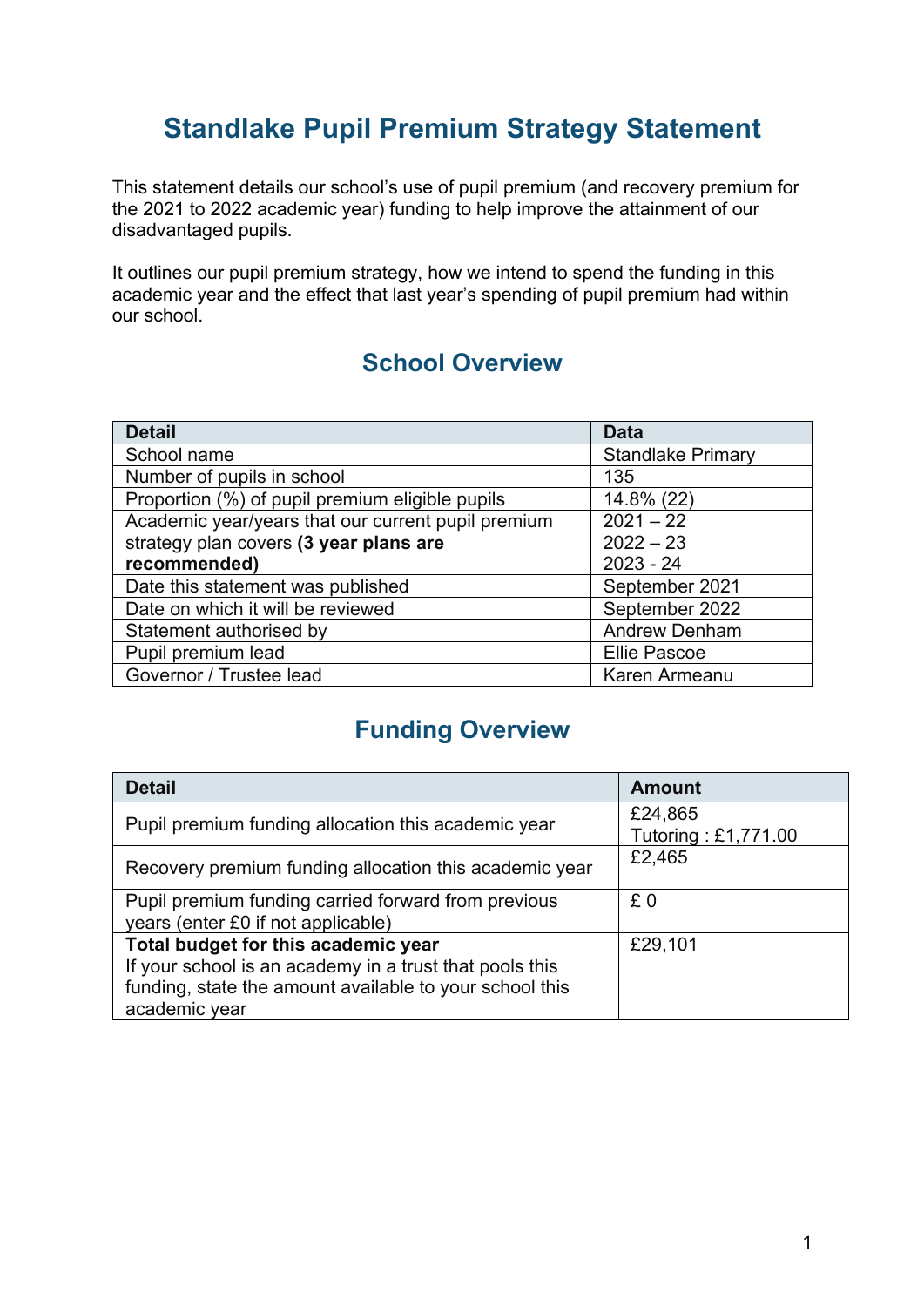## **Part A: Pupil Premium Strategy Plan**

### **Statement of Intent**

Our objective at Standlake Primary School is to:

- $\triangleright$  To narrow the attainment gap between disadvantaged and non-disadvantaged pupils
- Ø For all disadvantaged pupils to make or exceed 'school' and 'national' expected rates of progress
- $\triangleright$  To support our children's Social, Emotional and Mental health to enable them to access learning at an appropriate level

We aim to do this through:

- $\triangleright$  To ensure that teaching and learning opportunities meet the needs of all disadvantaged pupils
- $\triangleright$  To ensure there is appropriate provision that supports their social, emotional and mental health needs
- $\triangleright$  To provide pastoral support for pupils and parents, identified by school as vulnerable or in need.
- $\triangleright$  To increase attendance at school
- $\triangleright$  To facilitate and enable pupils to access a wide range of enrichment experiences both in and out of school
- Ø To monitoring PPG, SEND and Vulnerable groups using academic assessment (3x/year), CLESS (Conduct, Learning, Emotional, Social and Sensory Needs) Assessments, Challenges to Learning Questionnaires, with accountability through Pupil Progress Meetings (3x/Year)

The range of provision made available to this group:

- $\checkmark$  Reduced class sizes in KS2 to improve opportunities for effective teaching and accelerating progress
- $\checkmark$  Teaching Assistant support in classrooms with a focus on supporting and scaffolding the learning of pupils
- $\checkmark$  Targeted reading recovery programme to move children to ARE in reading
- $\checkmark$  Social, Emotional and Mental Health support by training a TA to become an ELSA
- $\checkmark$  Enhanced focus on vocabulary and language development across the school
- $\checkmark$  Targeted language interventions in EYFS and Key Stage 1
- $\checkmark$  CPD for teachers in understanding learning and cognition needs and strategies to support them
- ü Supporting pupils accessing *cultural capital* experiences and developing character, including our 50 Things To Do programme, after school clubs, trips and residentials
- $\checkmark$  Supporting payments for breakfast club and after school clubs
- ü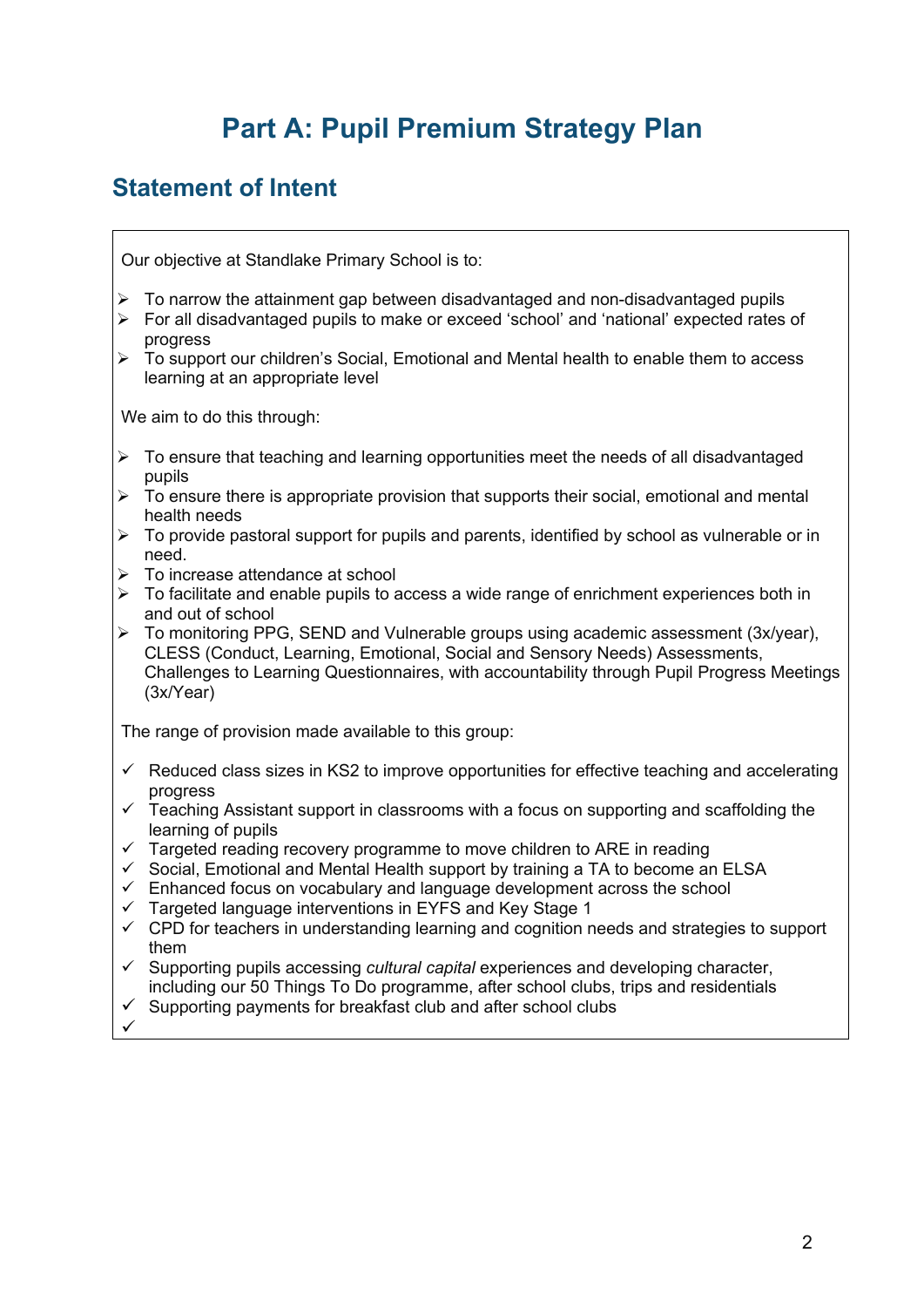## **Challenges**

The following challenges were identified through our **Standlake School Challenges to Learning Questionnaires** completed by teachers for individual pupils. This has provided us with helpful evidence with which to identify what barriers to learning that we need to focus on:

| <b>Challenge</b><br>number | <b>Detail of challenge</b>                                                                                                                                                                                                  |
|----------------------------|-----------------------------------------------------------------------------------------------------------------------------------------------------------------------------------------------------------------------------|
| 1                          | A very high proportion (86%) are below ARE in two or more of the core subjects<br>(reading, writing and maths) so find it much harder to access a wide range of curriculum<br>areas                                         |
| $\overline{2}$             | A very high proportion (76%) have poor reading skills and are below Age Related<br>Expectations (ARE) so find it much harder to access a wide range of curriculum areas                                                     |
| 3                          | A high proportion (66%) may miss out on a wide range or cultural capital experiences,<br>including extra-curricular activities, that may be a limiting factor in their personal<br>development                              |
| $\overline{4}$             | A high proportion (52%) have limiting cognitive skills, particularly working memory,<br>processing, organisations and problem solving so find it harder to focus and concentrate<br>during teaching and learning activities |
| 5                          | A high proportion (52%) have difficulties with emotional regulation and resilience so find<br>it harder to manage themselves effectively in their work and play                                                             |
| $6\phantom{1}$             | A small proportion (33%) have lower attendance than the majority of pupils so miss out<br>on important teaching and learning                                                                                                |
| $\overline{7}$             | A small proportion (33%) appear to apply less effort (ambition) to their work which<br>contributes to them making less progress                                                                                             |
| 8                          | A significant proportion (25%) have Special Educational Needs so find it much harder to<br>access a wide range of curriculum areas                                                                                          |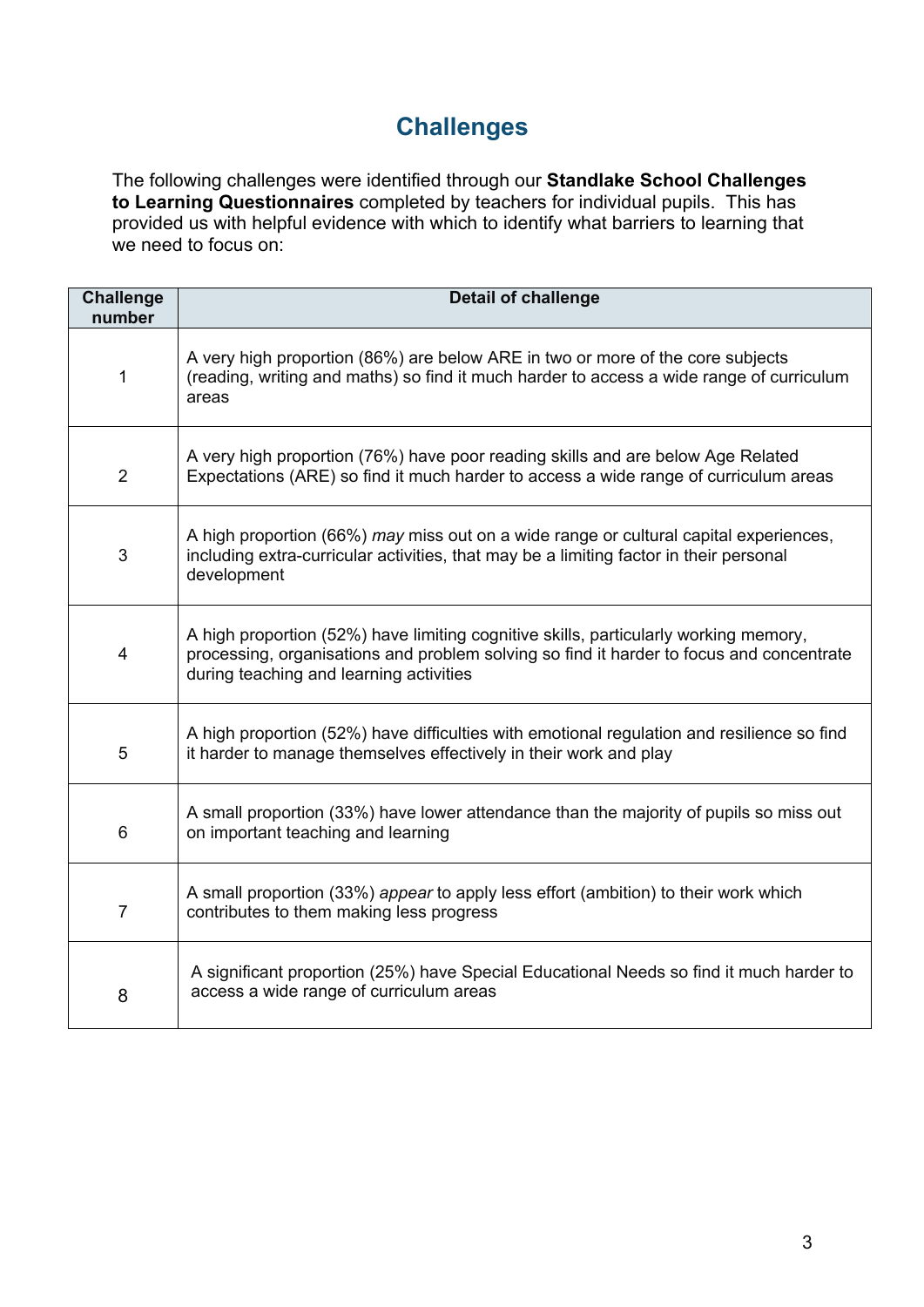### **Intended Outcomes**

*This explains the outcomes we are aiming for by the end of our current strategy plan (July 2022), and how we will measure whether they have been achieved.*

| Intended outcome                                                                        | <b>Success criteria</b>                                                                                         |
|-----------------------------------------------------------------------------------------|-----------------------------------------------------------------------------------------------------------------|
| To increase the number of pupils at ARE in                                              | A large majority (70%+) of pupils to make better than expected<br>$\bullet$                                     |
| the core subjects of Reading, Writing and                                               | progress (6+ STEPs or relative to SEND need) in R, W & M                                                        |
| Maths so that they are able access their                                                | A 10-20% increase in pupils being at ARE in at least R, W &/or M<br>$\bullet$                                   |
| age-appropriate curriculum more                                                         |                                                                                                                 |
| successfully                                                                            |                                                                                                                 |
| To increase the number of pupils at Age<br>Related Expectations (ARE) so that they are  | A 20-30% increase in pupils being at ARE in Reading<br>$\bullet$                                                |
| able access their age-appropriate curriculum                                            |                                                                                                                 |
| more successfully                                                                       |                                                                                                                 |
| All pupils to be given the opportunity to                                               | To provide pupils with direct experiences to expand their horizons,<br>$\bullet$                                |
| take part in a wide range or cultural capital                                           | including out 50 Things to Do programme, educational visits and                                                 |
| experiences, including extra-curricular                                                 | visitors into school contribute to pupils' learning and improves culture                                        |
| activities, so that they have greater personal                                          | capital                                                                                                         |
| development                                                                             | All pupils accessing and taking part on whole school 'cultural capital'<br>$\bullet$                            |
|                                                                                         | events and trips                                                                                                |
|                                                                                         | A large majority (70%+) pupils taking part in at least one extra-<br>$\bullet$                                  |
|                                                                                         | curricular activity (out of school hours) during the year                                                       |
| To improve the pupil's language and                                                     | A large majority (70%+) to achieve Communication and Language at the<br>$\bullet$                               |
| communication skills, particularly                                                      | end of EYFS                                                                                                     |
| knowledge, vocabulary, comprehension and                                                | Children's listening, vocabulary and narrative skills are improved,<br>$\bullet$                                |
| expression so that they can participate in                                              | narrowing the gap with peers                                                                                    |
| and have greater success in speaking &<br>listening, reading and writing activities and | A large majority (70%+) of pupils to make better than expected<br>$\bullet$                                     |
| learning                                                                                | progress (6+ STEPs) in Reading and Writing, with evidence (physical and                                         |
|                                                                                         | anecdotal) of improvement in knowledge, vocabulary, comprehension<br>and expression                             |
| Teachers have a better knowledge and                                                    | Evidence (physical and anecdotal) that teachers are improving their<br>$\bullet$                                |
| understanding of supporting pupils with                                                 | support and provision for children with cognitive difficulties                                                  |
| weaker cognitive skills so that the children                                            | A large majority (70%+) of pupils to make better than expected<br>$\bullet$                                     |
| are able to access and be successful in more                                            | progress (6+ STEPs or relative to SEND need) in R, W & M                                                        |
| of their learning                                                                       |                                                                                                                 |
| To improve pupils' emotional regulation and                                             | Evidence (physical and anecdotal) that teachers are improving their<br>$\bullet$                                |
| resilience so that they are able to manage                                              | support and provision for children with emotional difficulties                                                  |
| themselves more effectively in their work                                               | Children and their families are provided with pastoral care, guidance<br>$\bullet$                              |
| and play                                                                                | and support to raise self-esteem and develop skills of emotional                                                |
|                                                                                         | regulation so that they can access learning in the classroom                                                    |
|                                                                                         | An improvement in the pupil CLESS score from September baseline                                                 |
|                                                                                         | Anecdotal evidence of pupils regulating their emotions more effectively<br>and demonstrating greater resilience |
| To increase the attendance percentage of                                                | A large majority (70%+) of pupils have better attendance than 2020-21<br>$\bullet$                              |
| pupils so that they access more teaching                                                | Parents acknowledge there are strong links between home and school<br>$\bullet$                                 |
| and learning                                                                            | and support is received for a wide range of need                                                                |
| An increased in pupils' effort in their work                                            | Anecdotal evidence of pupils making more effort int their work<br>$\bullet$                                     |
| so that they make better progress                                                       | A large majority (70%+) of pupils to make better than expected<br>$\bullet$                                     |
|                                                                                         | progress (6+ STEPs or relative to SEND need) in R, W & M                                                        |
| Support for SEND pupils is enhanced further                                             | A large majority (70%+) of pupils meet their Pupil Profile Targets<br>$\bullet$                                 |
| so that they access a wide range of                                                     | A large majority (70%+) of pupils make better progress than 2020-21<br>$\bullet$                                |
| curriculum areas even better                                                            |                                                                                                                 |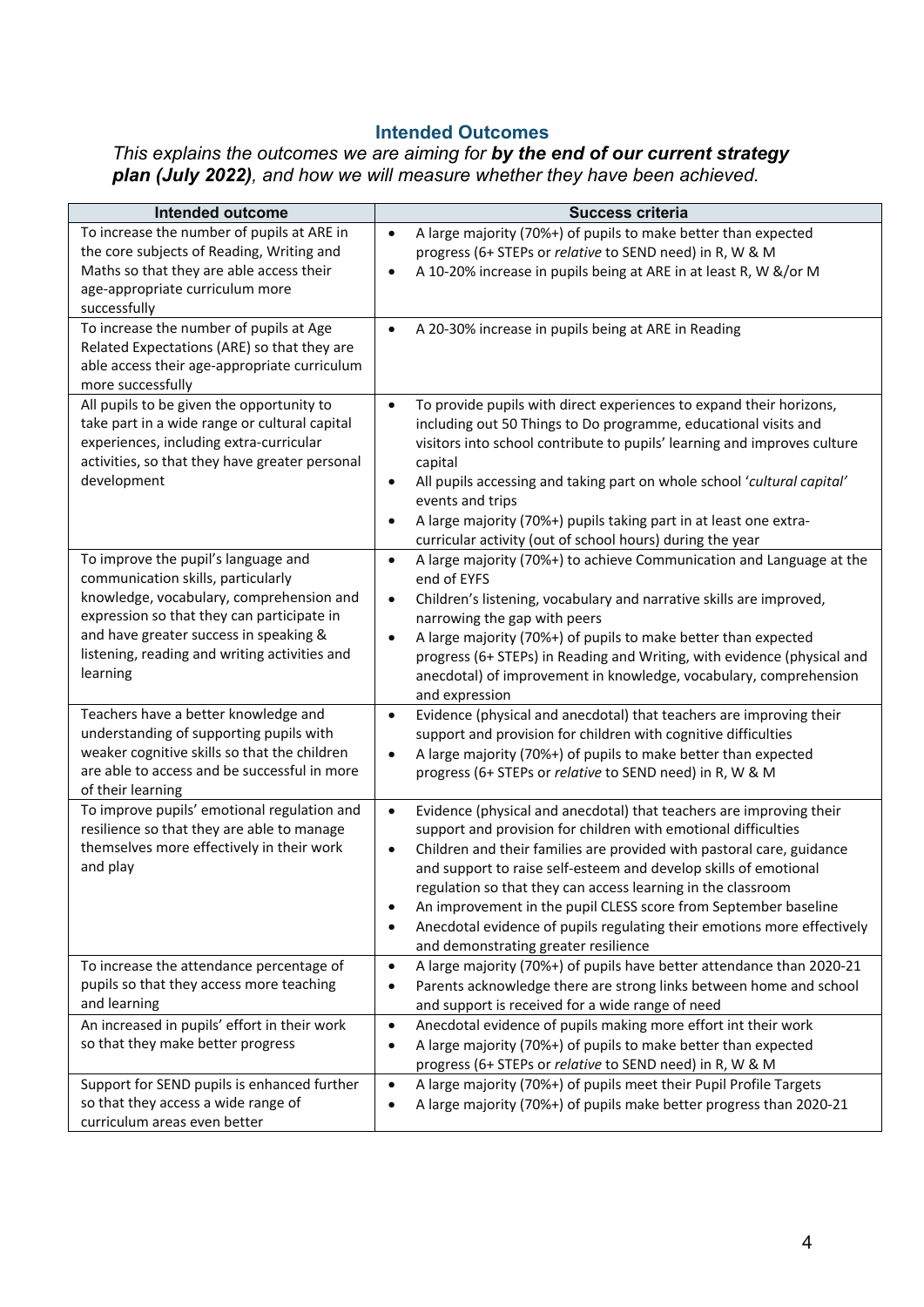#### **Activity in this academic year – 2021 - 22**

This details how we intend to spend our pupil premium (and recovery premium funding) **this academic year** to address the challenges listed above.

### **Teaching: Budgeted Cost: £8,000**

| <b>Activity</b>                                                                                                                                                                                                                        | Evidence that supports this approach                                                                                                                                                                                                                                                                                                                                                                                                                                                                                                                                                                                                                                                                                | <b>Challenge</b><br>number(s)<br>addressed |
|----------------------------------------------------------------------------------------------------------------------------------------------------------------------------------------------------------------------------------------|---------------------------------------------------------------------------------------------------------------------------------------------------------------------------------------------------------------------------------------------------------------------------------------------------------------------------------------------------------------------------------------------------------------------------------------------------------------------------------------------------------------------------------------------------------------------------------------------------------------------------------------------------------------------------------------------------------------------|--------------------------------------------|
| To part-fund an additional<br>teacher so that KS2 class sizes<br>are significantly smaller and<br>single year group<br>With teacher: Y5:16 Y6:20<br>Without teacher: Y5/6:36<br>£5000                                                  | The Education Endowment Foundation (EEF) identifies that a<br>$\bullet$<br>smaller class size impacts on the learning when it allows the<br>teachers to teach differently e.g. having higher quality interactions<br>with pupils or minimising disruption. For two year groups, with a<br>high number of disadvantaged pupils (33% and 25% respectively),<br>this is particularly important and necessary.<br>Some studies also found that smaller class sizes can have a greater<br>positive impact on disadvantaged pupils than their peers                                                                                                                                                                       | 1, 2, 4, 5,<br>7,8                         |
| Part fund the introduction<br>(training and resourcing) of Read<br>Write Inc across the school as a<br>new synthetic phonics, reading<br>and writing programme so that<br>every teacher is a teacher of<br>phonics<br>£3000 (training) | The EEF says that reading comprehension strategies are high impact<br>$\bullet$<br>on average (+6 months). Alongside phonics it is a crucial component<br>of early reading instruction:<br>It is crucial that children are taught in preproperate phonics level<br>$\bullet$<br>groupings so that they can have bespoke support and make rapid<br>progress<br>Read Write Inc provides 'fast tracking' for pupils who need to keep<br>$\bullet$<br>up not catch<br>It is important to identify the appropriate level of text difficulty, to<br>provide appropriate context to practice the skills, desire to engage<br>with the text and enough challenge to improve phonics knowledge<br>and reading comprehension. | 1&2                                        |

#### **Targeted academic support: Budgeted cost: £10,771**

| <b>Activity</b>                                                                                                                                                                                                                       | Evidence that supports this approach                                                                                                                                                                                                                                                                                                                                                                                                                                                                                        | Challenge<br>number(s)<br>addressed |
|---------------------------------------------------------------------------------------------------------------------------------------------------------------------------------------------------------------------------------------|-----------------------------------------------------------------------------------------------------------------------------------------------------------------------------------------------------------------------------------------------------------------------------------------------------------------------------------------------------------------------------------------------------------------------------------------------------------------------------------------------------------------------------|-------------------------------------|
| Tutoring of pupils after school for<br>30 minutes to provide 'post-<br>teaching' feedback (from that<br>day's lessons) and 'pre-teaching'<br>preparation (for the following<br>day) & a Homework Club for<br>targeted pupils<br>£1771 | EEF evidence indicates that one to one tuition can be effective.<br>$\bullet$<br>providing approximately five additional months' progress on<br>average.<br>Short, regular sessions (about 30 minutes, three to five times a<br>٠<br>week) over a set period of time (up to ten weeks) appear to<br>result in optimum impact. Evidence also suggests tuition should<br>be additional to, but explicitly linked with, normal teaching,<br>and that teachers should monitor progress to ensure the<br>tutoring is beneficial. | 1, 2 & 8 & 3                        |
| Part funding of Teaching Assistant<br>support to help deliver Priority 5<br>interventions in the classroom<br>£5,000                                                                                                                  | EEF research shows that well trained TAs, delivering targeted<br>٠<br>interventions in one to-one or small group settings shows a<br>consistent impact on attainment of approximately three to four<br>additional months' progress                                                                                                                                                                                                                                                                                          | 1, 2 & 4                            |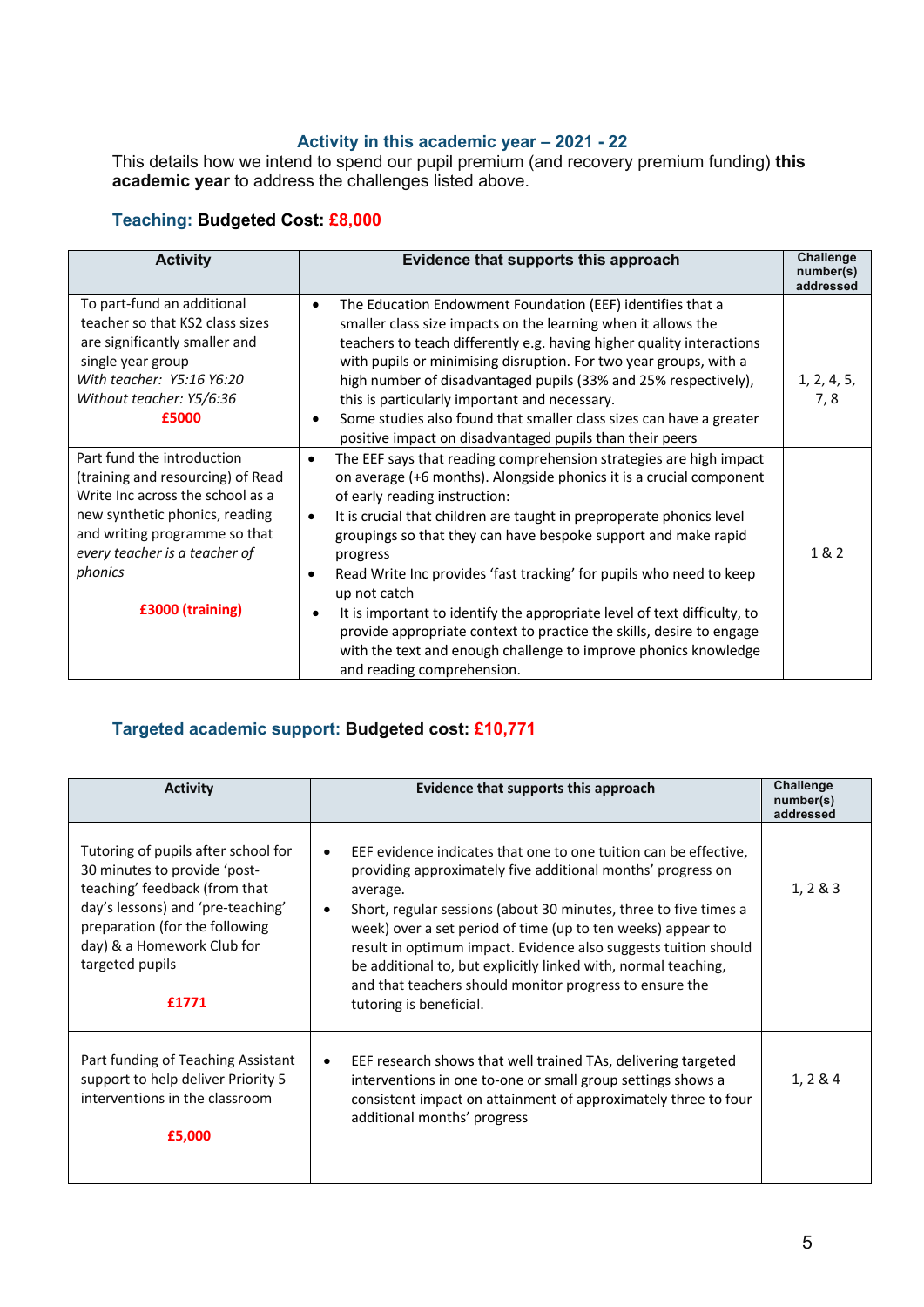| To part fund purchase of PM<br>Benchmark Assessment and<br>associated books to enable the<br>detailed assessment and delivery<br>of a reading intervention<br>programme that focuses on<br>comprehension strategies<br>£ 2,000                                                                                                                                                                 | The emphasis of the PM Benchmark assessment procedures is<br>to assess students' instructional and independent reading<br>levels and to ensure students have access to texts that are<br>accessible<br>The EEF says that reading comprehension strategies are high<br>$\bullet$<br>impact on average (+6 months). Alongside phonics it is a crucial<br>component of early reading instruction:<br>It is important to identify the appropriate level of text difficulty,<br>$\bullet$<br>to provide appropriate context to practice the skills, desire to<br>engage with the text and enough challenge to improve reading<br>comprehension.<br>Effective diagnosis of reading difficulties is important in<br>$\bullet$<br>identifying possible solutions, particularly for older struggling<br>readers.<br>A wide range of strategies and approaches can be successful,<br>$\bullet$<br>but for many pupils they need to be taught explicitly and<br>consistently.                                                                                                                                                                                                                                                                                                                                                                                                                                                                 | 1 & 2 |
|------------------------------------------------------------------------------------------------------------------------------------------------------------------------------------------------------------------------------------------------------------------------------------------------------------------------------------------------------------------------------------------------|------------------------------------------------------------------------------------------------------------------------------------------------------------------------------------------------------------------------------------------------------------------------------------------------------------------------------------------------------------------------------------------------------------------------------------------------------------------------------------------------------------------------------------------------------------------------------------------------------------------------------------------------------------------------------------------------------------------------------------------------------------------------------------------------------------------------------------------------------------------------------------------------------------------------------------------------------------------------------------------------------------------------------------------------------------------------------------------------------------------------------------------------------------------------------------------------------------------------------------------------------------------------------------------------------------------------------------------------------------------------------------------------------------------------------------|-------|
| To fund TA support to deliver the<br>reading intervention that focuses<br>on the following strategies:<br>inferring meaning from context;<br>summarising or identifying key<br>points; using graphic or semantic<br>organisers; developing questioning<br>strategies; and monitoring their<br>own comprehension and then<br>identifying and resolving difficulties<br>for themselves<br>£2,000 | The EEF says that reading comprehension strategies are high<br>٠<br>impact on average (+6 months). Alongside phonics it is a crucial<br>component of early reading instruction:<br>Targeted deployment, where teaching assistants are trained to<br>$\bullet$<br>deliver an intervention to small groups or individuals has a high<br>impact:<br>A wide range of strategies and approaches can be successful,<br>$\bullet$<br>but for many pupils they need to be taught explicitly and<br>consistently.<br>Investing in professional development for teaching assistants<br>$\bullet$<br>to deliver structured interventions can be a cost-effective<br>approach to improving learner outcomes due to the large<br>difference in efficacy between different deployments of<br>teaching assistants.<br>For one-to-one tuition led by teaching assistants, interventions<br>are likely to be particularly beneficial when the teaching<br>assistants are experienced, well-trained and supported - for<br>example, delivering a structured intervention.<br>Short, regular sessions (about 30 minutes, three to five times<br>$\bullet$<br>a week) over a set period of time (up to ten weeks) appear to<br>result in optimum impact. Evidence also suggests tuition should<br>be additional to, but explicitly linked with, normal teaching,<br>and that teachers should monitor progress to ensure the<br>tutoring is beneficial. | 1, 2  |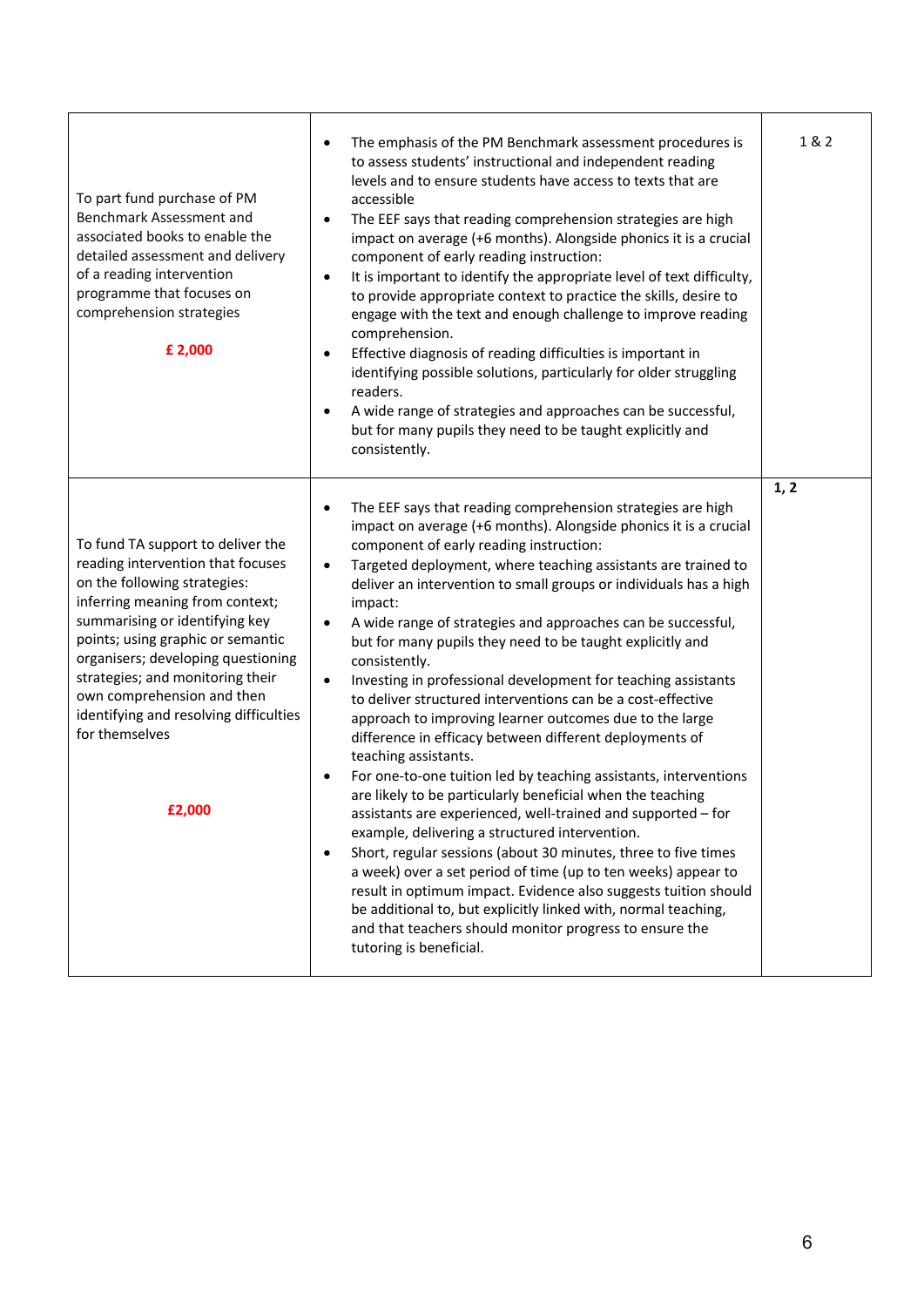## **Wider strategies: Budgeted cost: £10,500**

| <b>Activity</b>                                                                                                                                                                                                      | Evidence that supports this approach                                                                                                                                                                                                                                                                                                                                                                                                                                                                                                                                                                                                                                                                                                                                      | <b>Challenge</b><br>number(s)<br>addressed |
|----------------------------------------------------------------------------------------------------------------------------------------------------------------------------------------------------------------------|---------------------------------------------------------------------------------------------------------------------------------------------------------------------------------------------------------------------------------------------------------------------------------------------------------------------------------------------------------------------------------------------------------------------------------------------------------------------------------------------------------------------------------------------------------------------------------------------------------------------------------------------------------------------------------------------------------------------------------------------------------------------------|--------------------------------------------|
| A TA to complete ELSA Training and<br>supervision to provide emotional<br>support in and out of class. To<br>establish a Nurture Group in the<br>school.<br>£1000 (training)<br>£500 (resources)<br>£1500 (teaching) | Children learn better and are happier in school if their<br>$\bullet$<br>emotional needs are also addressed. A Teaching Assistant will<br>develop and deliver individualised support programmes to<br>meet the emotional needs of children<br>The average impact of successful Social and Emotional<br>$\bullet$<br>Learning interventions is an additional four months' progress<br>over the course of a year.<br>Alongside academic outcomes, SEL interventions have an<br>identifiable and valuable impact on attitudes to learning and<br>social relationships in school.<br>Improvements appear more likely when SEL approaches are<br>$\bullet$<br>embedded into routine educational practices and supported<br>by professional development and training for staff. | 5                                          |
| Increase in SENCO time 1/2 day<br>£4,500                                                                                                                                                                             | Provide additional support to teachers so that they can have<br>$\bullet$<br>improve on 'inclusivity' in the classroom by advising on<br>supporting cognitive skills, particularly working memory,<br>processing, organisations and problem solving so find it<br>harder to focus and concentrate during teaching and learning<br>activities<br>Address challenges to information sharing and joint working<br>by identifying a named member of staff who liaises with the<br>parents or guardians and facilitates regular meetings to<br>discuss the child's needs and progress. Early Help<br>Assessments and TAF meetings                                                                                                                                              | 6, 7, 8                                    |
| To supporting pupils accessing<br>cultural capital experiences and<br>developing character, including our<br>50 Things To Do programme, after<br>school clubs, trips and residentials<br>£3,000                      | Broadening a child's experiences and understanding of the<br>$\bullet$<br>wider world gives them confidence, raises their self-esteem<br>and develops the social skills. This will improve their attitude<br>and approaches to learning in the classroom because they<br>have more 'life-experiences to draw on'                                                                                                                                                                                                                                                                                                                                                                                                                                                          | $\overline{3}$                             |

# **Total budgeted cost: £29,271**